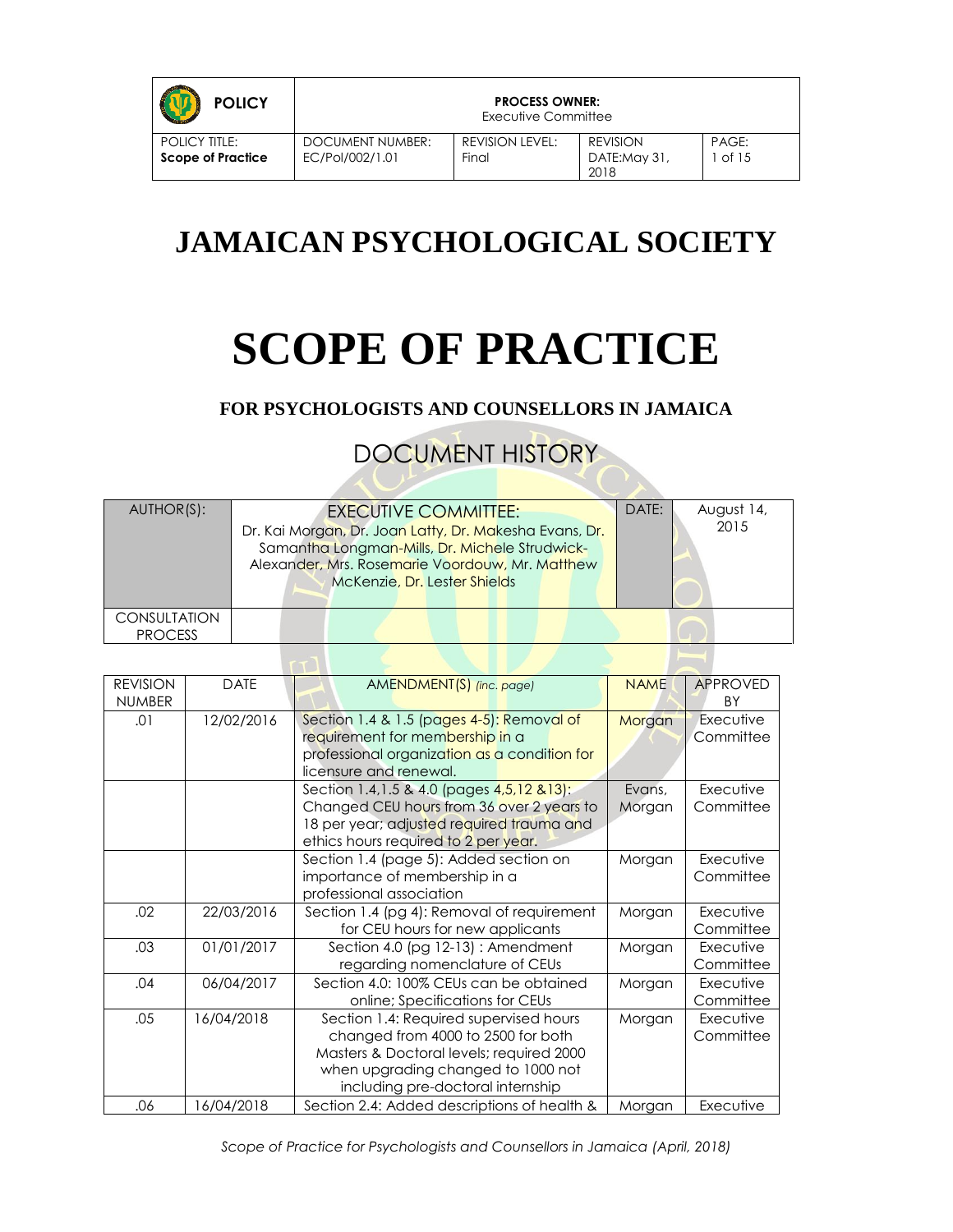| <b>POLICY</b>                                    | <b>PROCESS OWNER:</b><br>Executive Committee |                          |                                         |                  |
|--------------------------------------------------|----------------------------------------------|--------------------------|-----------------------------------------|------------------|
| <b>POLICY TITLE:</b><br><b>Scope of Practice</b> | DOCUMENT NUMBER:<br>EC/Pol/002/1.01          | REVISION LEVEL:<br>Final | <b>REVISION</b><br>DATE:May 31,<br>2018 | PAGE:<br>2 of 15 |

|     |            | community psychology                      |        | Committee |
|-----|------------|-------------------------------------------|--------|-----------|
| .07 | 16/04/2018 | Section 2.4: Removed requirement for      | Morgan | Executive |
|     |            | Applied-Social Psychologists to have      |        | Committee |
|     |            | supervision for implementation of         |        |           |
|     |            | programmes in organizations               |        |           |
| .08 | 16/04/2018 | Section 1.4: Included mandatory review of |        |           |
|     |            | all applications by JamPsych Licensure    |        |           |
|     |            | Committee                                 |        |           |
| .09 | 16/04/2018 | Section 1.3 & 5.0: Inclusion of the term  |        |           |
|     |            | "Psychologist (Supervised Practice)" to   |        |           |
|     |            | replace "Psychology Intern"               |        |           |

#### **JAMAICAN PSYCHOLOGICAL SOCIETY**

# **SCOPE OF PRACTICE**

#### **FOR PSYCHOLOGISTS AND COUNSELLORS IN JAMAICA**

# **CONTENTS**

|     |                                                                                                                                 | Page |
|-----|---------------------------------------------------------------------------------------------------------------------------------|------|
| 1.0 |                                                                                                                                 |      |
|     |                                                                                                                                 | 3    |
|     | 1.2 The Organization of Psychologists and Counsellors                                                                           | 3    |
|     | 1.3 Categories of Psychologists and Counsellors                                                                                 | 3    |
|     | 1.4 Application for Licensure as Licensed Psychologist, Licensed<br>Associate Psychologist, Licensed Professional Counsellor or |      |
|     |                                                                                                                                 |      |
|     |                                                                                                                                 |      |
| 2.0 |                                                                                                                                 | Α    |
|     |                                                                                                                                 |      |
|     |                                                                                                                                 |      |
|     |                                                                                                                                 | 8    |
|     |                                                                                                                                 | 8    |
|     |                                                                                                                                 |      |

*Scope of Practice for Psychologists and Counsellors in Jamaica (April, 2018)*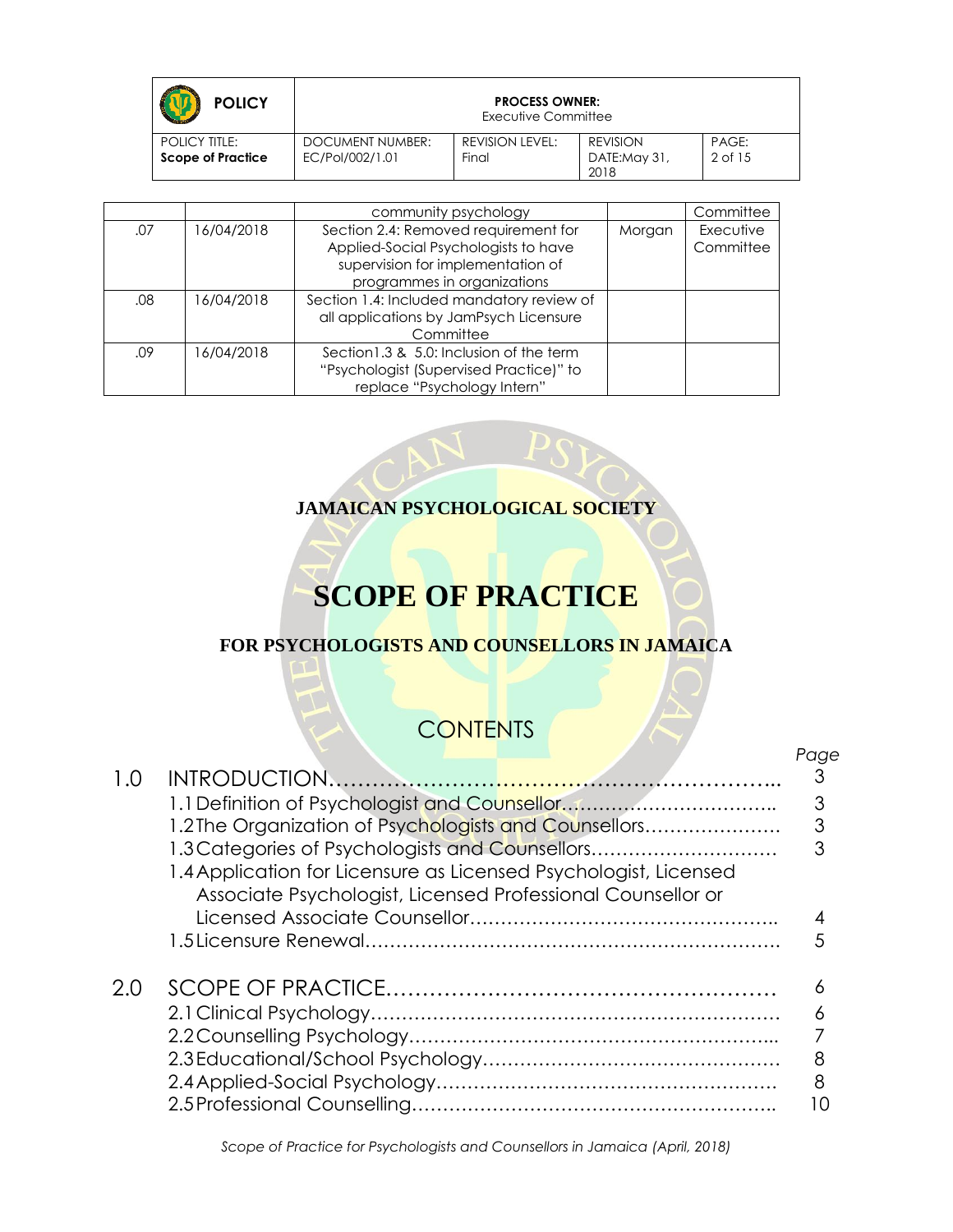| <b>POLICY</b>                                    |                                     | <b>PROCESS OWNER:</b><br>Executive Committee |                                         |                  |
|--------------------------------------------------|-------------------------------------|----------------------------------------------|-----------------------------------------|------------------|
| <b>POLICY TITLE:</b><br><b>Scope of Practice</b> | DOCUMENT NUMBER:<br>EC/Pol/002/1.01 | REVISION LEVEL:<br>Final                     | <b>REVISION</b><br>DATE:May 31,<br>2018 | PAGE:<br>3 of 15 |

| 3.0 PSYCHOMETRIC COMPETENCE (LEVELS A, B, & C) 12 |          |
|---------------------------------------------------|----------|
|                                                   | 13<br>14 |
|                                                   |          |

## **1.0 INTRODUCTION**

#### **1.1 Definition of Psychologist and Counsellor**

**A psychologist** in Jamaica is defined as one who renders / offers to render, to individuals, groups, organizations or the public, any psychological service involving the application of psychological knowledge, principles, methods and procedures of understanding, predicting, ameliorating, or influencing behaviour, affect or cognition.

**A counsellor** in Jamaica is a mental health practitioner who offers guidance and expertise in the areas of human growth and development, career, adjustment problems, diversity, and multicultural issues through the use of systemic intervention strategies that address wellness, personal growth, career development and pathology.

Such practice is undertaken within a psychologist's and counsellor's area and level of expertise and with due regard to ethical and training standards outlined by the Jamaican Psychological Society (JamPsych) and its code of ethics, the laws of Jamaica, as well as standards prescribed by the Council for Professions Allied to Medicine (CPAM).

#### **1.2 The Organization of Psychologists and Counsellors**

The Jamaican Psychological Society (JamPsych) is the registry for psychologists and counsellors practicing in Jamaica. It is recognized by the CPAM to represent psychologists and counsellors and their attending issues, however this excludes School Guidance Counsellors who are represented by a different body.

#### **1.3 Categories of Psychologists and Counsellors**

CPAM licenses psychological professionals based on 4 categories of Psychologists: **Clinical psychologists, Counselling psychologists, Applied-Social psychologists** and **Educational OR School psychologists**. Within these categories, psychologists operate at 2 different levels: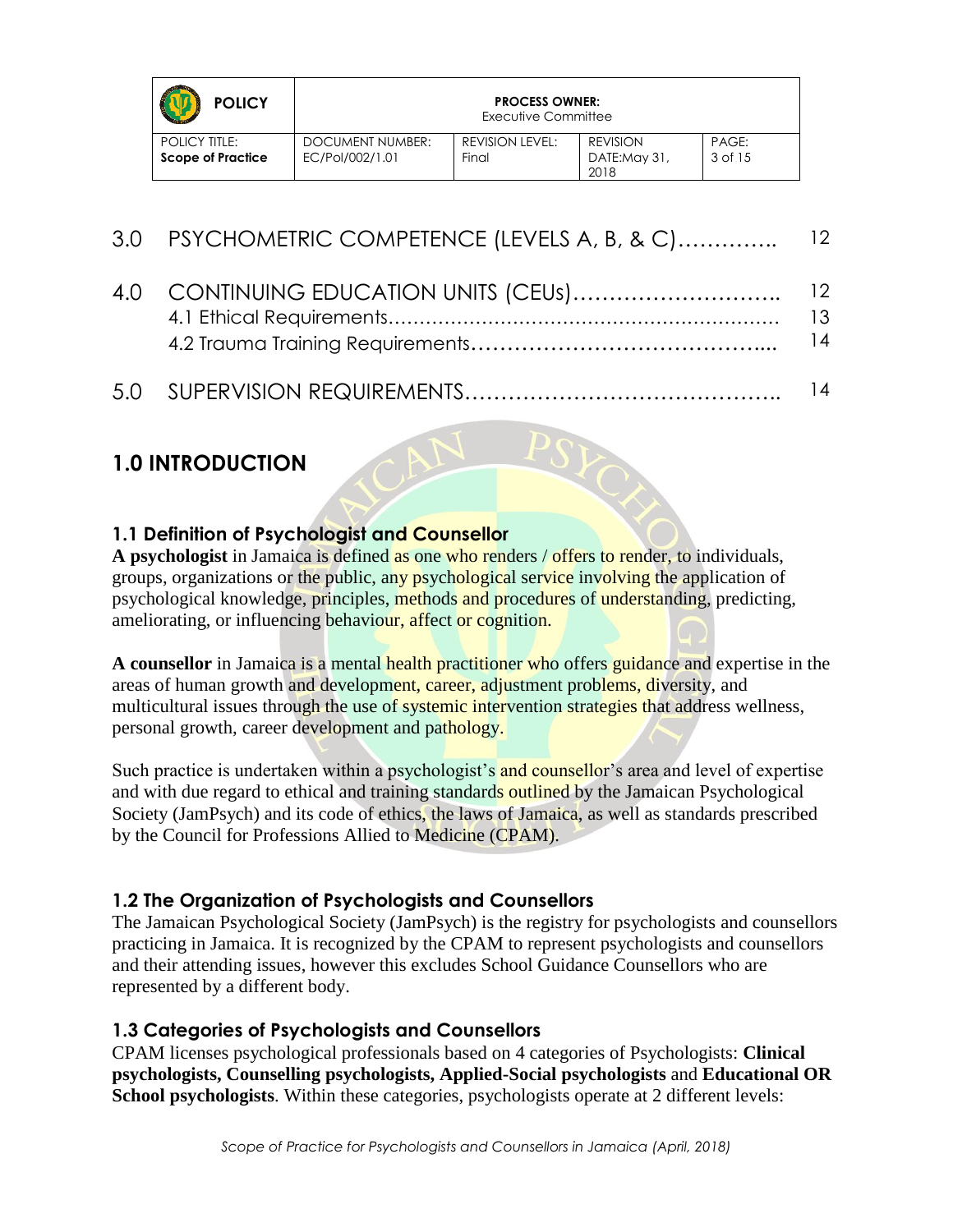| <b>POLICY</b>                                    |                                            | <b>PROCESS OWNER:</b><br>Executive Committee |                                         |                  |
|--------------------------------------------------|--------------------------------------------|----------------------------------------------|-----------------------------------------|------------------|
| <b>POLICY TITLE:</b><br><b>Scope of Practice</b> | <b>DOCUMENT NUMBER:</b><br>EC/Pol/002/1.01 | REVISION LEVEL:<br>Final                     | <b>REVISION</b><br>DATE:May 31,<br>2018 | PAGE:<br>4 of 15 |

- i. **Masters (Licensed Associate Psychologists)** or
- ii. **Doctoral level (Licensed Psychologists)**

CPAM licenses counselling professionals based on 1 category of Counsellor (Licensed Professional Counsellor) at 2 different levels:

- i. **Masters** (Licensed Associate Professional Counsellor)
- ii. **Doctoral level** (Licensed Professional Counsellor)

At each level psychologists and counsellors may practice independently based on their training and supervised experience or practice as either an Associate Psychologist (Supervised Practice) or Psychologist (Supervised Practice) until the requisite hours are obtained and an upgrade is requested to any of the other relevant categories. (proposed, but not yet approved/ratified)

Please note that this Scope of Practice covers all psychological and counselling practitioners that deal directly with the public and conduct interventions, including but not limited to counselling, psychotherapy, organization-related intervention, and/or testing, measurement and assessments and **NOT** for example, experimental psychologists, research psychologists or lecturers whose sole function is to conduct experiments, research, lecture and other noninterventional functions.

#### **1.4 Application for Licensure**

First-time applicants for licensure as a psychologist or counsellor in any category or applicants trying to change their licensure status must submit to the Council for Professions Allied to Medicine, Ministry of Health the following documentation:

- a) Completed application form
- b) Two character references one of which should be written by a professional psychologist in good standing
- c) Proof of degree (including practicum) requirements from a programme accredited by the University Council of Jamaica or for persons studying outside of Jamaica, accreditation by the recognized accrediting body in that country to include:
	- o Certified copy of diploma / degree / certification
	- o Certified copy of Masters or Doctoral transcripts

#### **NB: Persons may be required to have their qualifications validated by the University Council of Jamaica or other accrediting body**

- d) For Psychologists:
	- $\circ$  Proof of supervision requirements post degree conferment (2,500 hours for doctoral level; 2,500 hours for Masters level applicants) which may include predoctoral internship hours and Masters practicum hours.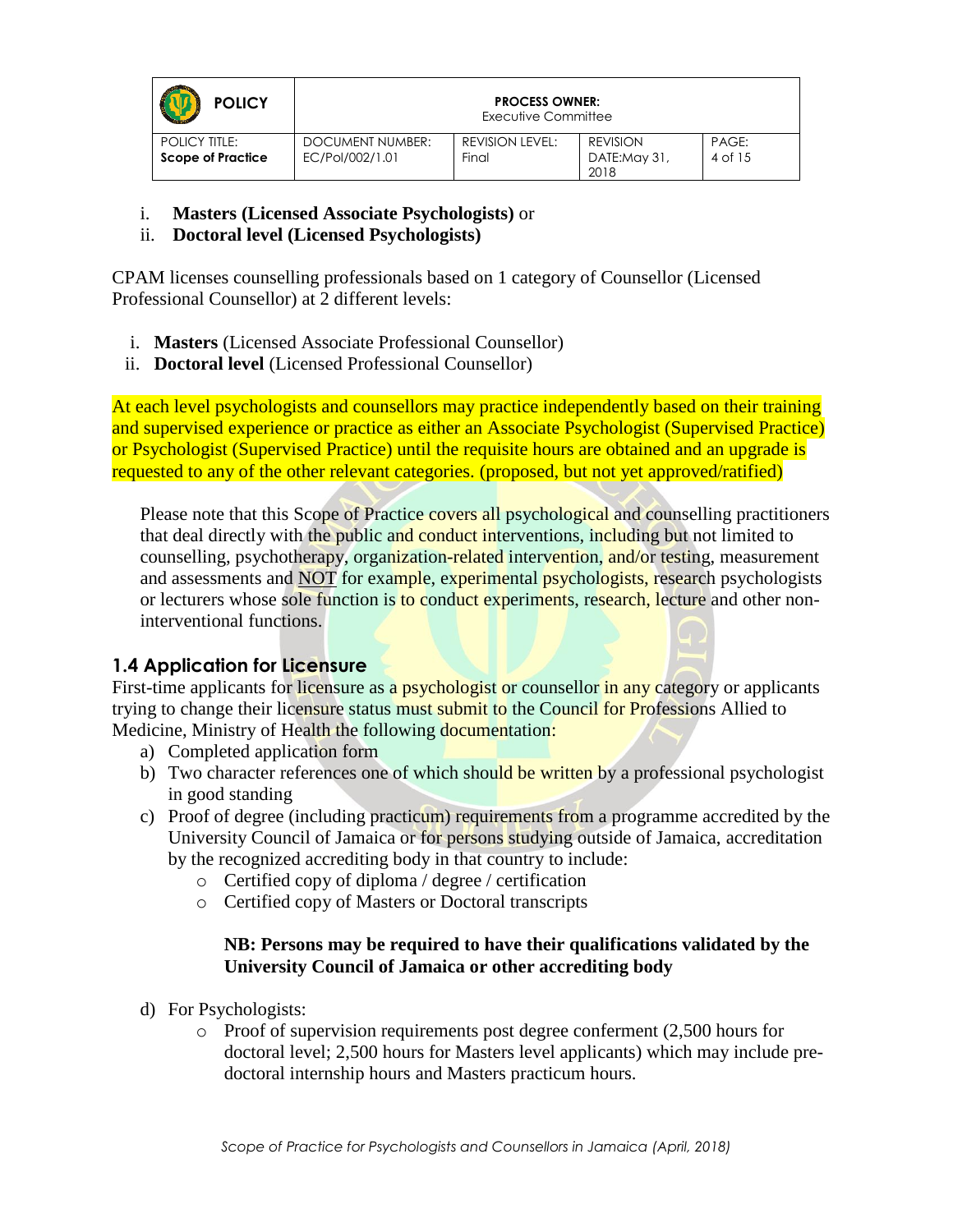| <b>POLICY</b>                                    |                                     | <b>PROCESS OWNER:</b><br>Executive Committee |                                         |                  |
|--------------------------------------------------|-------------------------------------|----------------------------------------------|-----------------------------------------|------------------|
| <b>POLICY TITLE:</b><br><b>Scope of Practice</b> | DOCUMENT NUMBER:<br>EC/Pol/002/1.01 | REVISION LEVEL:<br>Final                     | <b>REVISION</b><br>DATE:May 31,<br>2018 | PAGE:<br>5 of 15 |

- o Documents (e.g. log sheets, evaluation forms, letters) signed by a Licensed Associate Psychologist or a Licensed Associate Professional Counsellor (for Masters level applicants only) a Licensed Psychologist or a Licensed Professional Counsellor.
- $\circ$  For applicants seeking licensure who conduct psychological testing  $\&$ measurement, their transcripts and / or continuing education units (CEUs) should show evidence of significant training in psychological assessments and at least 30% of their supervised logged hours should be in psychological assessments and clearly documented in evidence provided.
- e) For Counsellors:
	- $\circ$  Proof of supervision requirements post degree conferment (2,500 hours for doctoral level; 2,500 hours for Masters level applicants) which may include predoctoral internship hours and Masters practica hours:
	- o Documents (e.g. log sheets, evaluation forms,letters) signed by a Licensed Associate Counsellor or a Licensed Associate Psychologist (for Masters level applicants only), a Licensed Professional Counsellor, Clinical or Counselling Psychologist.
	- $\circ$  For applicants seeking licensure who conduct psychological testing  $\&$ measurement, their transcripts and / or continuing education units (CEUs) should show evidence of significant training in psychological assessments and at least 30% of their supervised logged hours should be in psychological assessments and clearly documented in evidence provided.
- f) For foreign nationals, who met the requirements for licensure in a country outside of Jamaica, a supervision log indicating at least 500 supervised hours in Jamaica will be required
- g) Non-refundable application fee of \$4,000 submitted to the Council for Professions Allied to Medicine (CPAM) (subject to change by CPAM)

These documents will be reviewed by the JamPsych representative that sits on the Council for Professions Allied to Medicine, further reviewed by the Licensure Committee of JamPsych and then finally approved by the Council which will issue the license.

**Although membership in JamPsych is not a mandatory requirement, we highly recommend that psychologists and counsellors cultivate active membership in our professional association in order to remain current, access pertinent information, to aid your professional development, be apprised of matters related to licensure and to access the many member benefits.** 

#### **1.5 Licensure Renewal**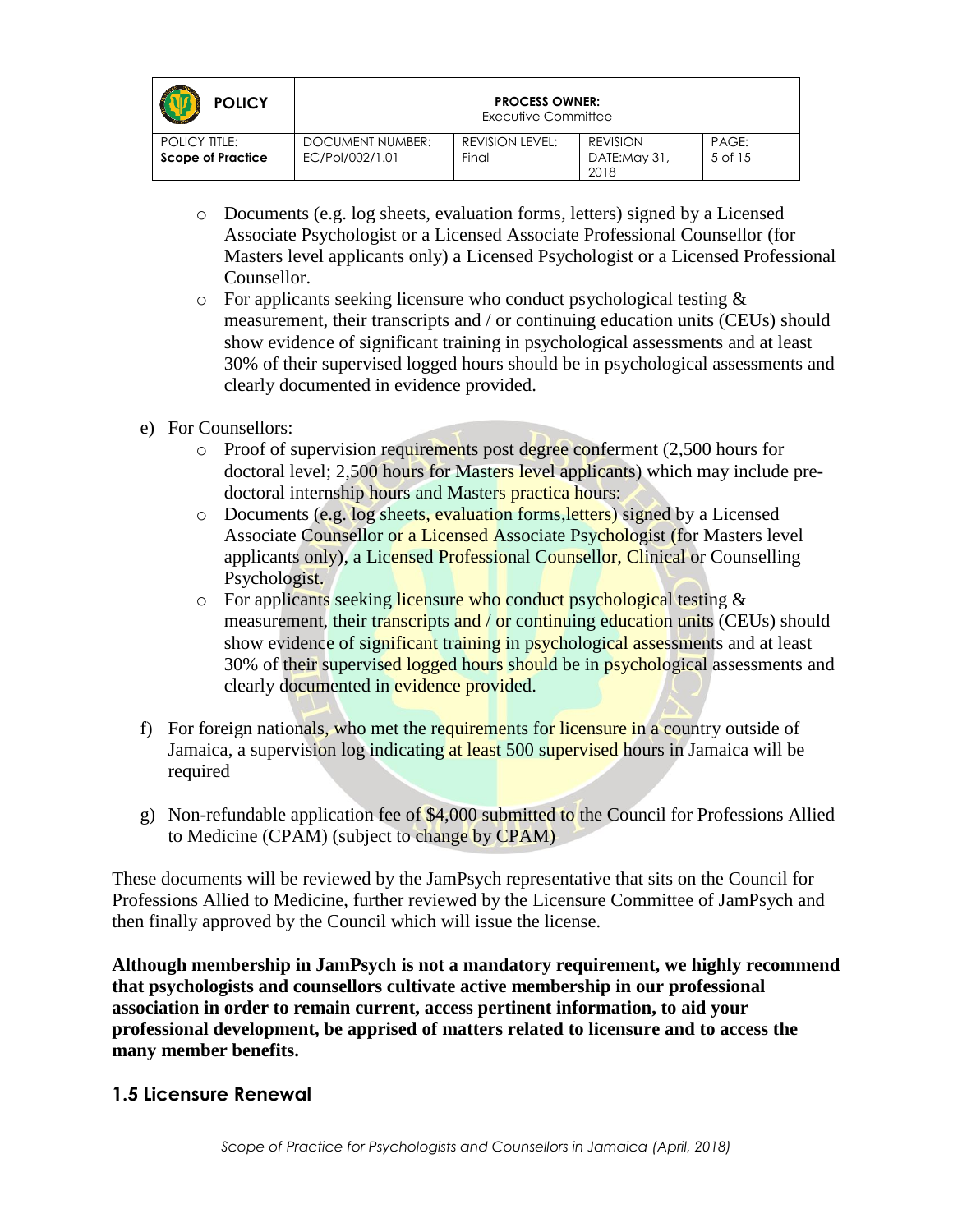| <b>POLICY</b>                                    |                                     | <b>PROCESS OWNER:</b><br>Executive Committee |                                         |                  |
|--------------------------------------------------|-------------------------------------|----------------------------------------------|-----------------------------------------|------------------|
| <b>POLICY TITLE:</b><br><b>Scope of Practice</b> | DOCUMENT NUMBER:<br>EC/Pol/002/1.01 | REVISION LEVEL:<br>Final                     | <b>REVISION</b><br>DATE:May 31,<br>2018 | PAGE:<br>6 of 15 |

Licensure renewal is required every year. Applicants for renewal in the same category of licensure will only be required to furnish the following documents:

- o Completed application form
- o Proof of 18 hours of CEUs, over the past year, which should include ethics, and traumarelated course as evidenced by certificates from completed courses, or workshops or seminars
	- **CEUs are NOT required upon first-time renewal of registration**
	- **NOTE: For Applied-Social category, the trauma-related courses are not mandatory.**
- o Non-refundable renewal fee of \$2,500 (**subject to change by CPAM**)

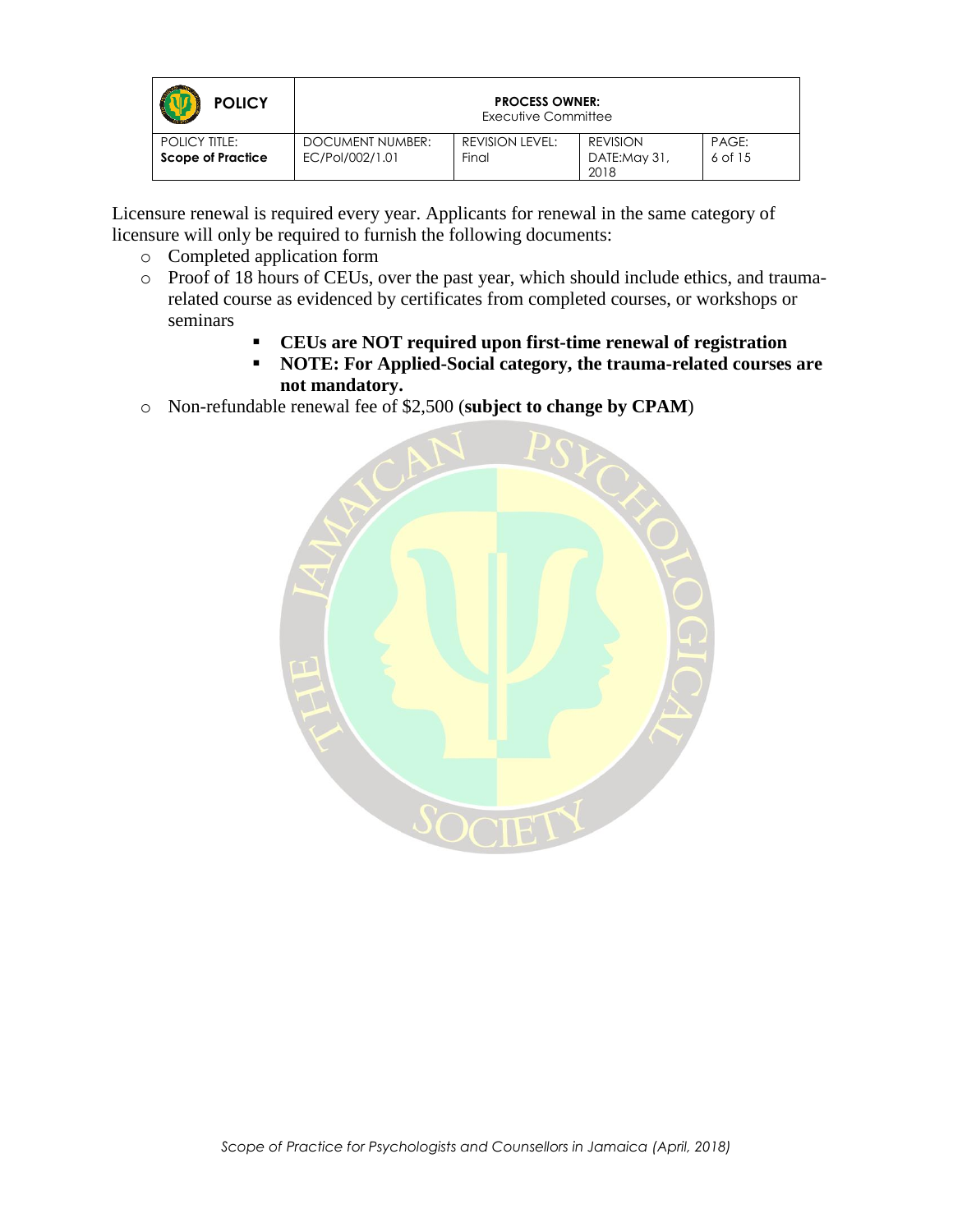| <b>POLICY</b>                                    |                                     | <b>PROCESS OWNER:</b><br>Executive Committee |                                         |                  |
|--------------------------------------------------|-------------------------------------|----------------------------------------------|-----------------------------------------|------------------|
| <b>POLICY TITLE:</b><br><b>Scope of Practice</b> | DOCUMENT NUMBER:<br>EC/Pol/002/1.01 | REVISION LEVEL:<br>Final                     | <b>REVISION</b><br>DATE:May 31,<br>2018 | PAGE:<br>7 of 15 |

# **2.0 THE SCOPE OF PRACTICE**

The Scope of Practice for the categories of psychologists and counsellors is as follows:

#### **2.1 Clinical Psychology**

The Practice of **Clinical Psychology** has several sub-specialty areas (e.g. **Clinical Health, Neuropsychology, Forensic Psychology, Child Psychology**) and includes:

- 1. **Testing and measurement,** which consists of the psychological evaluation or assessment of personal characteristics such as intelligence, abilities, interests, aptitudes, achievements, motives, personality dynamics, and psycho-educational processes. Clinical Psychologist are able to conduct assessments at Levels A, B and C according to their training (see section on Psychometric Competence).
- 2. **Diagnosis and treatment of mental and emotional disorders,** which consists of the appropriate diagnosis of mental disorders according to standards of the profession and the ordering or providing of treatments according to need. Treatment can include providing counselling, psychotherapy, marital and family therapy, group therapy, behaviour therapy, psychoanalysis, hypnosis, biofeedback, and other psychological interventions with the objective of modification of perception, adjustment, attitudes, feelings, values, self-concept, personality or personal goals, the treatment of alcoholism and substance abuse, disorders of habit or conduct, as well as of the psychological aspects of physical illness, pain, injury or disability.
- 3. **Psychological consulting,** which consists of interpreting or reporting on scientific theory or research in psychology, evaluation, or engaging in Applied-Social psychological research, programme or organizational development, administration, supervision or evaluation of psychological services.
- 4. The **evaluation or assessment of neuropsychological functioning** and treatment of neuropsychological disorders.
- 5. The rendering of **expert psychological opinion and testimony**.

**NB:** Associate Clinical Psychologists are competent to independently administer therapeutic care, counselling, provide consultation services for individuals or families, in non-specialty areas so long as their training and supervised experience allows for same.

However, Associate Clinical Psychologists do **not** perform psychological consulting to agencies, or organizations, give expert witness testimony, or perform psychological testing and measurement unless they are supervised by a Licensed Clinical or Counselling Psychologist with relevant training and experience.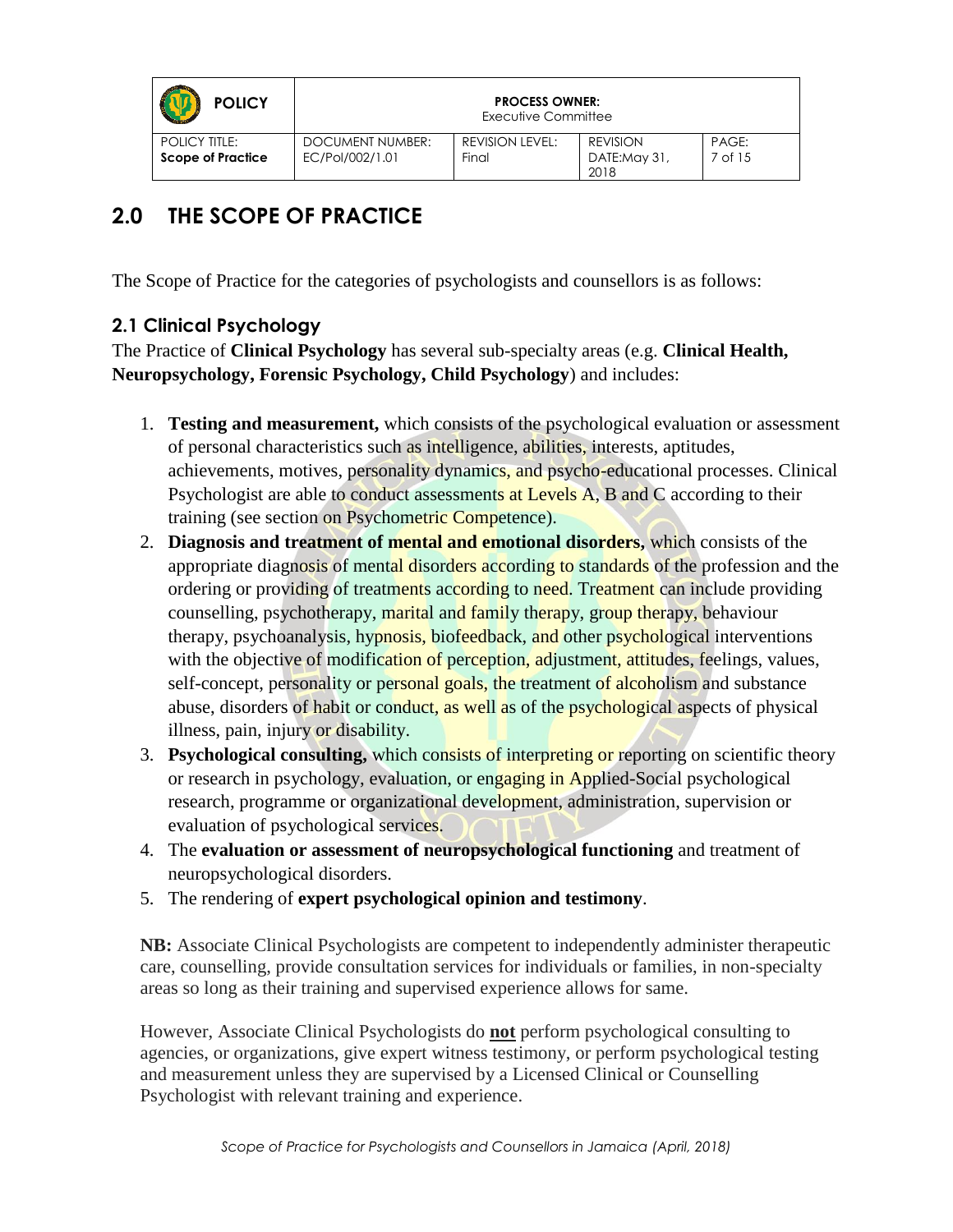| <b>POLICY</b>                                    | <b>PROCESS OWNER:</b><br>Executive Committee |                                 |                                         |                  |
|--------------------------------------------------|----------------------------------------------|---------------------------------|-----------------------------------------|------------------|
| <b>POLICY TITLE:</b><br><b>Scope of Practice</b> | DOCUMENT NUMBER:<br>EC/Pol/002/1.01          | <b>REVISION LEVEL:</b><br>Final | <b>REVISION</b><br>DATE:May 31,<br>2018 | PAGE:<br>8 of 15 |

**Persons may also maintain particular sub-specialties in their training, such as Forensic Psychologist, Neuropsychologist and Clinical Health Psychologist. At this time, the CPAM does not license at the subspecialty levels but all these individuals will be eligible for licensure as Clinical Psychologists and will be eligible to perform their subspecialty duties in these areas according to their competencies.**

#### **2.2 Counselling Psychology**

The Practice of **Counselling Psychology** includes:

- 1. **Diagnosis and treatment of mental and emotional disorders,** which consists of the appropriate diagnosis of mental disorders according to standards of the profession and the ordering or providing of treatments according to need. Treatment can include providing counselling, psychotherapy, marital and family therapy, group therapy, behaviour therapy, psychoanalysis, hypnosis, biofeedback, and other psychological interventions with the objective of modification of perception, adjustment, attitudes, feelings, values, self-concept, personality or personal goals, the treatment of alcoholism and substance abuse, disorders of habit or conduct, as well as of the psychological aspects of physical illness, pain, injury or disability.
- 2. **Psychological consulting,** which consists of interpreting or reporting on scientific theory or research in psychology, evaluation, or engaging in Applied-Social psychological research, programme or organizational development, administration, supervision or evaluation of psychological services.
- 3. The rendering of **expert psychological opinion and testimony**

NB<sup>1</sup>: Depending on the applicant's programme of study and relevant supervised experience, some Counselling Psychologists, with training in psychometrics may be permitted to engage in psychological **testing and measurement**. Based on evaluations of transcripts, CEUs and supervised log hours, counselling psychologists may be granted a license to conduct psychological **testing & measurement.**

**NB<sup>2</sup> :** Associate Counselling Psychologists are competent to independently administer therapeutic care, counselling, provide consultation services for individuals or families, in non-specialty areas so long as their training and supervised experience allows for same.

However, Associate Counselling Psychologists do **not** perform psychological consulting to agencies, or organizations, give expert witness testimony, or perform psychological testing and measurement unless they are supervised by a Licensed Clinical or Counselling Psychologist with relevant training and experience.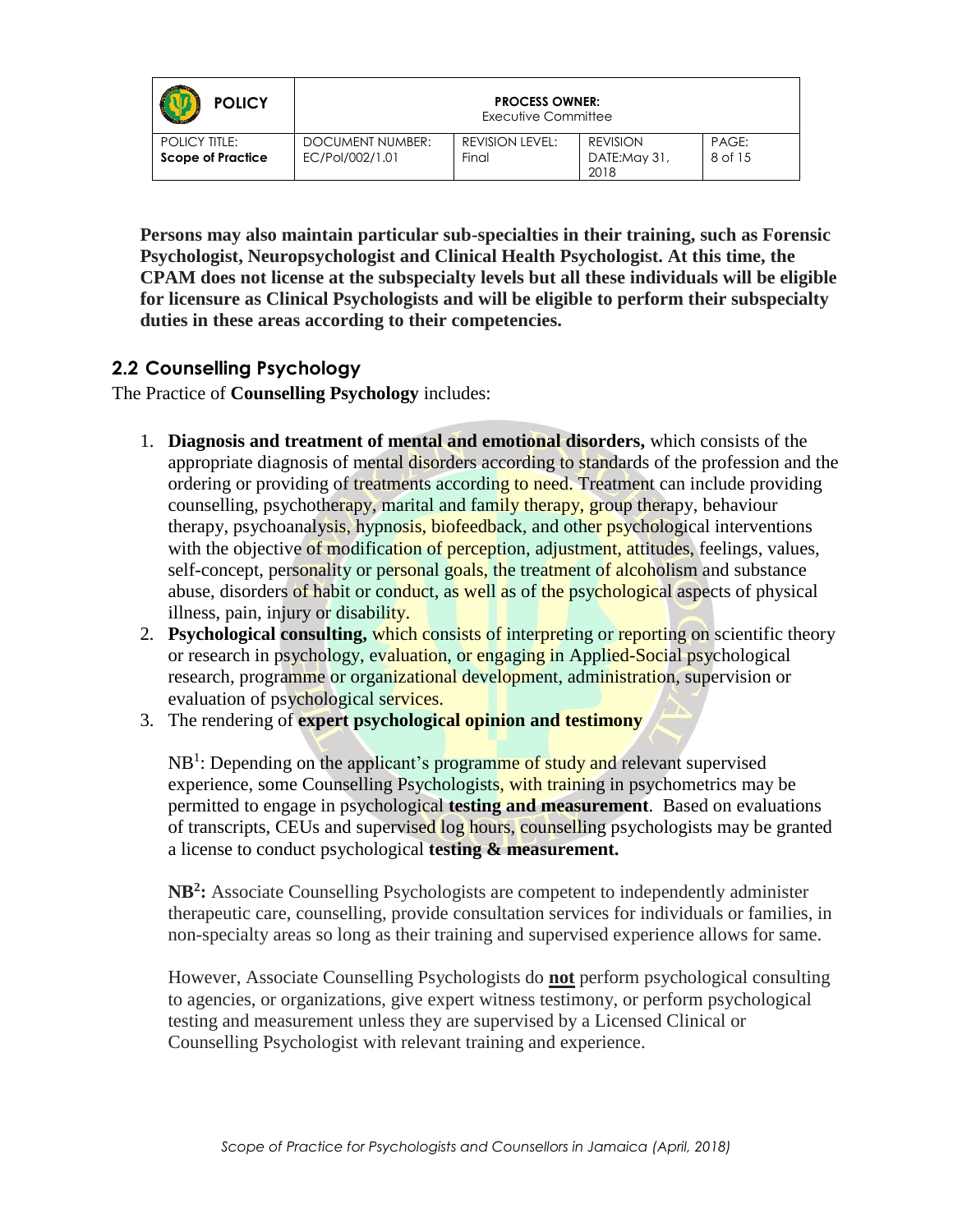| <b>POLICY</b>                                    |                                     | <b>PROCESS OWNER:</b><br>Executive Committee |                                         |                  |
|--------------------------------------------------|-------------------------------------|----------------------------------------------|-----------------------------------------|------------------|
| <b>POLICY TITLE:</b><br><b>Scope of Practice</b> | DOCUMENT NUMBER:<br>EC/Pol/002/1.01 | REVISION LEVEL:<br>Final                     | <b>REVISION</b><br>DATE:May 31,<br>2018 | PAGE:<br>9 of 15 |

#### **2.3 Educational OR School Psychology**

The Practice of **Educational OR School Psychology** includes:

- 1. **Testing and measurement** which consists of psychological assessment of children, adolescents and adults in terms of intellectual ability, aptitudes, achievement, adjustment, motivation, personality or any other psychological attributes that directly relates to learning or behavioural problems that impact education. Education/ School Psychologist are able to conduct assessments according to their training (see section on Psychometric Competence).
- 2. **Counselling,** which consists of professional advisement and interpretive services with children, adolescents and adults for amelioration or prevention of problems that impact education.
- 3. **Consultation,** which consists of educational or vocational consultation or direct educational services to schools, agencies, organizations or individuals. Psychological consulting as herein defined is directly related to problems that impact education.
- 4. **Development of programmes**, such as designing more efficient and psychologically sound classroom situations and acting as a catalyst for teacher involvement in adaptations and innovations.

**NB:** Associate Educational OR School Psychologists are competent to work within an educational setting providing counselling.

However, Associate Educational OR School Psychologists do **not** perform testing and measurement, unless they are supervised by a Licensed Psychologist with relevant training and experience.

#### **2.4 Applied-Social Psychology**

The Practice of **Applied-Social Psychology** includes application of the principles and methods of psychology in several sub-specialty areas such as community psychology, **sport psychology, health psychology and industrial-organizational psychology** for the general purpose of:

- 1. Understanding of social and practical problems
- 2. Program planning
- 3. The development and implementation of intervention strategies for improving the functioning of individuals, groups, organizations, communities, teams, and societies with respect to social and practical problems
- 4. Evaluating intervention strategies using advanced methods of Applied-Social research such as participatory action research;
- 5. Consultation on the development and application of these principles, skills, and methods.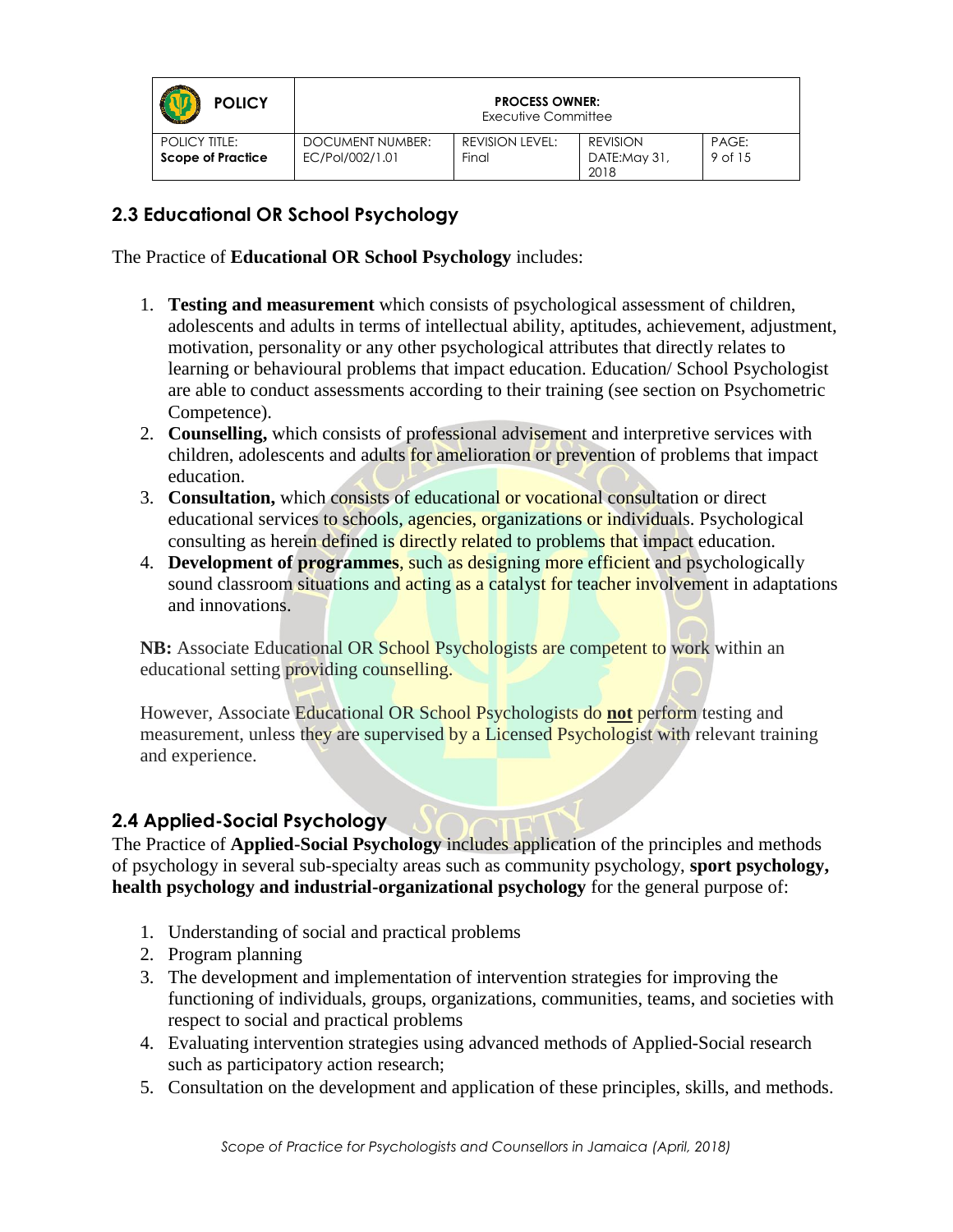| <b>POLICY</b>                                    |                                     | <b>PROCESS OWNER:</b><br>Executive Committee |                                         |                       |
|--------------------------------------------------|-------------------------------------|----------------------------------------------|-----------------------------------------|-----------------------|
| <b>POLICY TITLE:</b><br><b>Scope of Practice</b> | DOCUMENT NUMBER:<br>EC/Pol/002/1.01 | REVISION LEVEL:<br>Final                     | <b>REVISION</b><br>DATE:May 31,<br>2018 | PAGE:<br>$10$ of $15$ |

#### *2.4.1 Industrial-Organizational Psychology*

Industrial & Organizational Psychology incorporates the areas of Industrial Psychology, Organizational Psychology, Business Psychology, and Consulting Psychology, and includes the application of the principles and methods of psychology to:

- a) Work Motivation: Conditions within the individual and his or her environment that influence the direction, strength, and persistence of individual behaviours that have implications for performance
- b) Organizational Diagnosis and Intervention: An understanding of the complex nature of organizations, which allows for diagnosis of organizational problems and design and implementation of appropriate interventions.
- c) Understanding Jobs and Job Performance: Job analysis, criterion development, and performance management (i.e., methods of supporting, measuring and evaluating individuals as they perform organizational tasks)
- d) Testing and measurement, which consists of the psychological evaluation or assessment of personal characteristics such as intelligence, abilities, interests, aptitudes, achievements, motives, personality dynamics, and psycho-educational processes. I-O psychologists are able to conduct assessments according to their training (see section on Psychometric Competence).
- e) Evaluating Psychological Interventions: Conducting personnel selection research, assessing the effectiveness of training, and evaluating other interventions
- f) Consultation on the development and application of these principles, skills, and methods.
- g) Executive Coaching **and mentoring**, which includes the provision of individualized performance-related services that address psychological issues, life skills, and workrelated competencies
- h) Program planning, development, implementation and evaluation;

#### *2.4.2 Sports Psychology*

The Practice of Applied **Sport Psychology** refers to "the application of psychological principles of human performance in helping athletes consistently perform in the upper range of their capabilities" and includes the following:

- 1. Personality profiling,
- 2. Assessing strengths and weaknesses in current mental approaches of individuals in the goal of refinement for optimal performance,
- 3. Helping key stakeholders such as managers and coaches promote an optimal environment for maximum team enjoyment,
- 4. Stress management,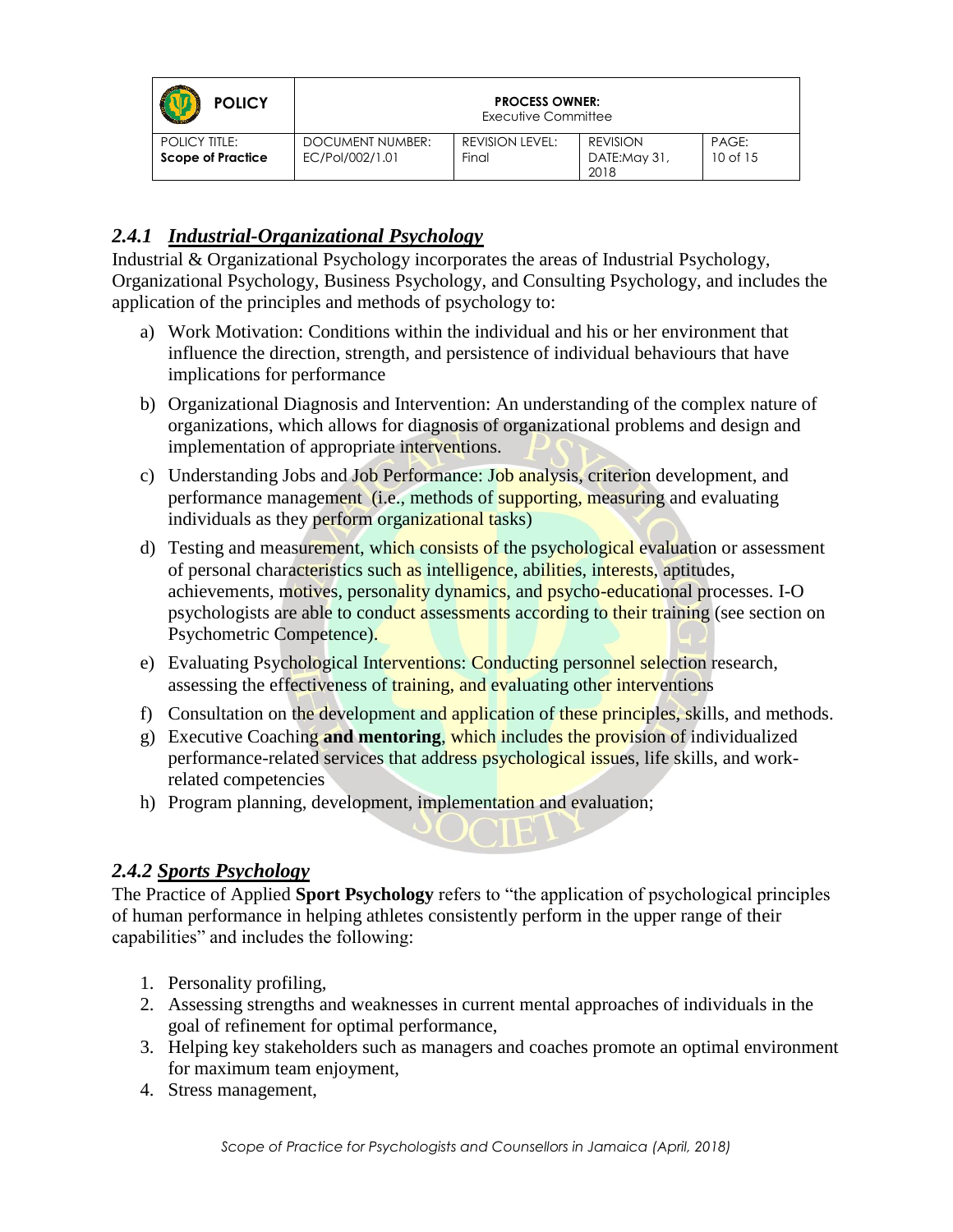| <b>POLICY</b>            |                  | <b>PROCESS OWNER:</b><br>Executive Committee |                      |              |
|--------------------------|------------------|----------------------------------------------|----------------------|--------------|
| POLICY TITLE:            | DOCUMENT NUMBER: | <b>REVISION LEVEL:</b>                       | <b>REVISION</b>      | PAGE:        |
| <b>Scope of Practice</b> | EC/Pol/002/1.01  | Final                                        | DATE:May 31,<br>2018 | $11$ of $15$ |

- 5. Weight and health management,
- 6. Assisting with life management strategies,
- 7. Teaching mental skills such as imagery and competition planning,
- 8. Offering individual consultations, as well as facilitating interactive workshops,
- 9. General mental health and performance counselling
- 10. Teaching, coaching and consulting

#### **2.4.3 Health Psychology**

The practice of Health Psychology refers to the exploration of factors that affect an individual's well-being, including biological, psychological and social impacts. Health psychologists study the various reactions of individuals when diagnosed with a particular disease, as well as factors that affect their treatment choices. They assist patients through chronic disease care, such as diabetes or substance abuse, and encourage a healthy lifestyle. Health psychologists perform assessments and conduct interviews, as well as develop and implement specialized client care programs in pain management, oncology and women's health. Therefore their role includes:

- 1. Conduct surveys, personality tests, interviews in order to assess individuals or group of clients
- 2. Conduct intervention which can pertain to chronic disease management, relaxation therapy or stress relief, with a goal of improving coping mechanisms and increasing social support.
- 3. Conduct research activity which is usually focuses on illness development and prevention, pain reduction and recovery factors.

#### **2.4.4 Community Psychology**

The practice of Community Psychology goes beyond an individual focus and integrates social, cultural, economic, political, environmental, and international influences to promote positive change, health, and empowerment at individual and systemic levels

- Teaching and supervising undergraduate and/or graduate students (as a professor)
- Conducting research. In the realm of community psychology, research may be qualified as "action-oriented," "community-based" or an "ecological method", characterized by interacting with members of a particular community
- Developing and implementing programs that benefit the health and wellness of a sector of the community, such as an employment program for single mothers or a crime prevention strategy in a particular neighborhood
- Evaluating the performance of or providing consultation services to agencies, services, workplaces and institutions that are serving a sector of the public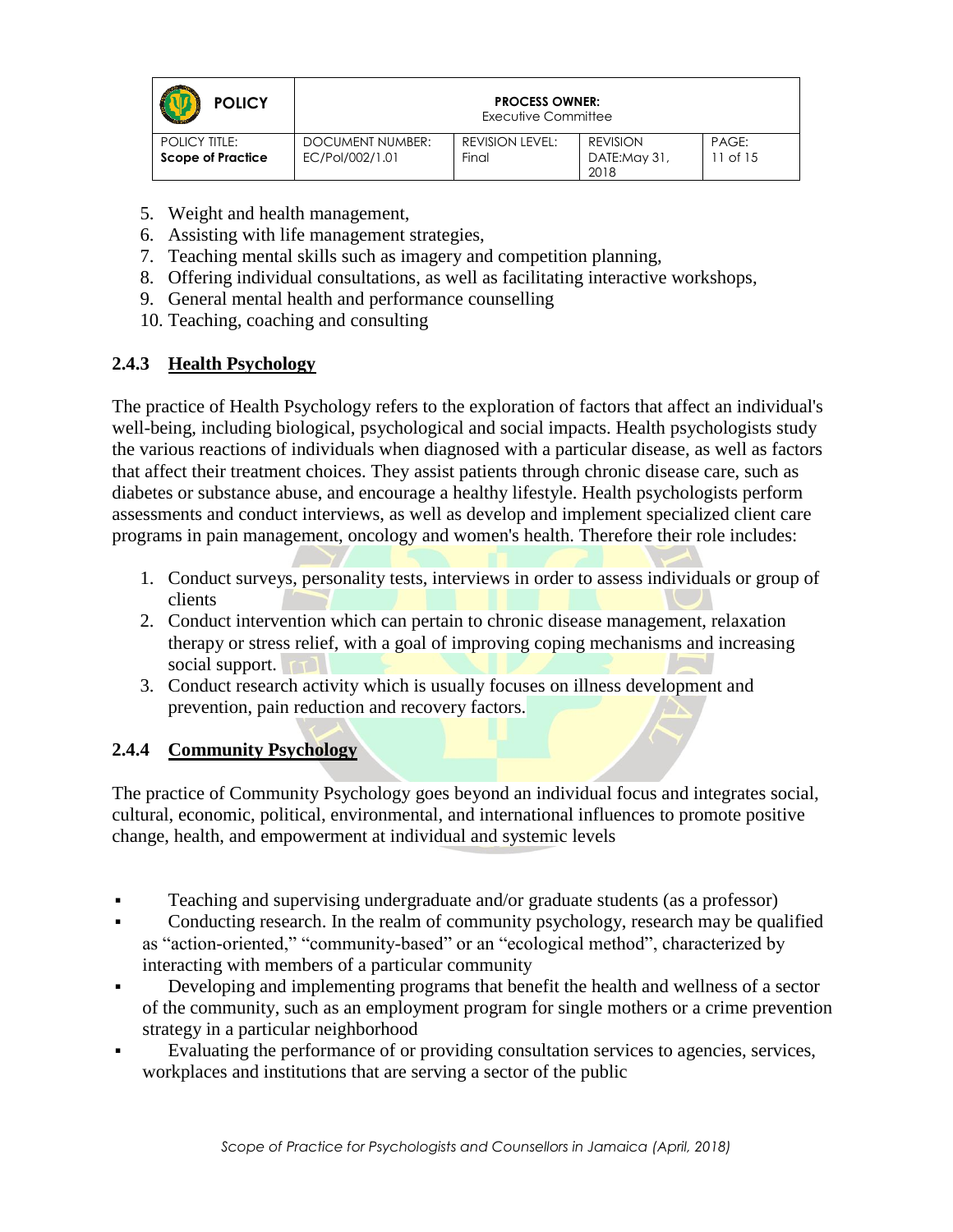| <b>POLICY</b>                                    |                                     | <b>PROCESS OWNER:</b><br>Executive Committee |                                         |                       |
|--------------------------------------------------|-------------------------------------|----------------------------------------------|-----------------------------------------|-----------------------|
| <b>POLICY TITLE:</b><br><b>Scope of Practice</b> | DOCUMENT NUMBER:<br>EC/Pol/002/1.01 | <b>REVISION LEVEL:</b><br>Final              | <b>REVISION</b><br>DATE:May 31,<br>2018 | PAGE:<br>$12$ of $15$ |

- Communicating research results and expertise via presentations, reports, academic papers and other publications
- Analyzing and advancing public policy
- Advocating for disempowered groups
- Determining the immediate and long term needs of a particular community or organization.
- Collaborating with all relevant stakeholders, from scientists, social workers, faculty members and hospital specialists to psychiatrists, statisticians, service agencies, legal professionals and members of the community

NB<sup>1</sup>: Associate Applied-Social Psychologists are competent to engage in individual and group interventions for the purpose of enhancing performance in organizations and schools, including coaching, teaching, life management, mental health counselling **(if so trained)**, and performance counselling.

However, Associate Applied-Social Psychologists do not conduct testing and measurement unless they are supervised by a Licensed Psychologist with relevant training and experience.

**NB<sup>2</sup>**: Persons may also maintain particular sub-specialties in their training, such as Industrial-Organizational (I-O) Psychologist, Sport Psychologist, Community Psychologist, and Health Psychologist. At this time, the CPAM only licenses as an Applied-Social psychologist and not at any other subspecialty level, but all these individuals will be eligible for licensure as Applied-Social Psychologists and will be eligible to perform their subspecialty duties in these areas according to their competencies.

#### **2.5 Professional Counselling**

The Practice of Professional **Counselling** includes:

1. **Diagnosis and treatment of mental and emotional disorders,** which consists of the appropriate diagnosis of mental disorders according to standards of the profession and the ordering or providing of treatments according to need. Treatment can include providing counselling, marital and family therapy, group therapy, behaviour therapy, psychoanalysis, hypnosis, biofeedback, and other counselling interventions with the objective of modification of perception, adjustment, attitudes, feelings, values, selfconcept, personality or personal goals, the treatment of alcoholism and substance abuse, disorders of habit or conduct, as well as of the psychological aspects of physical illness, pain, injury or disability.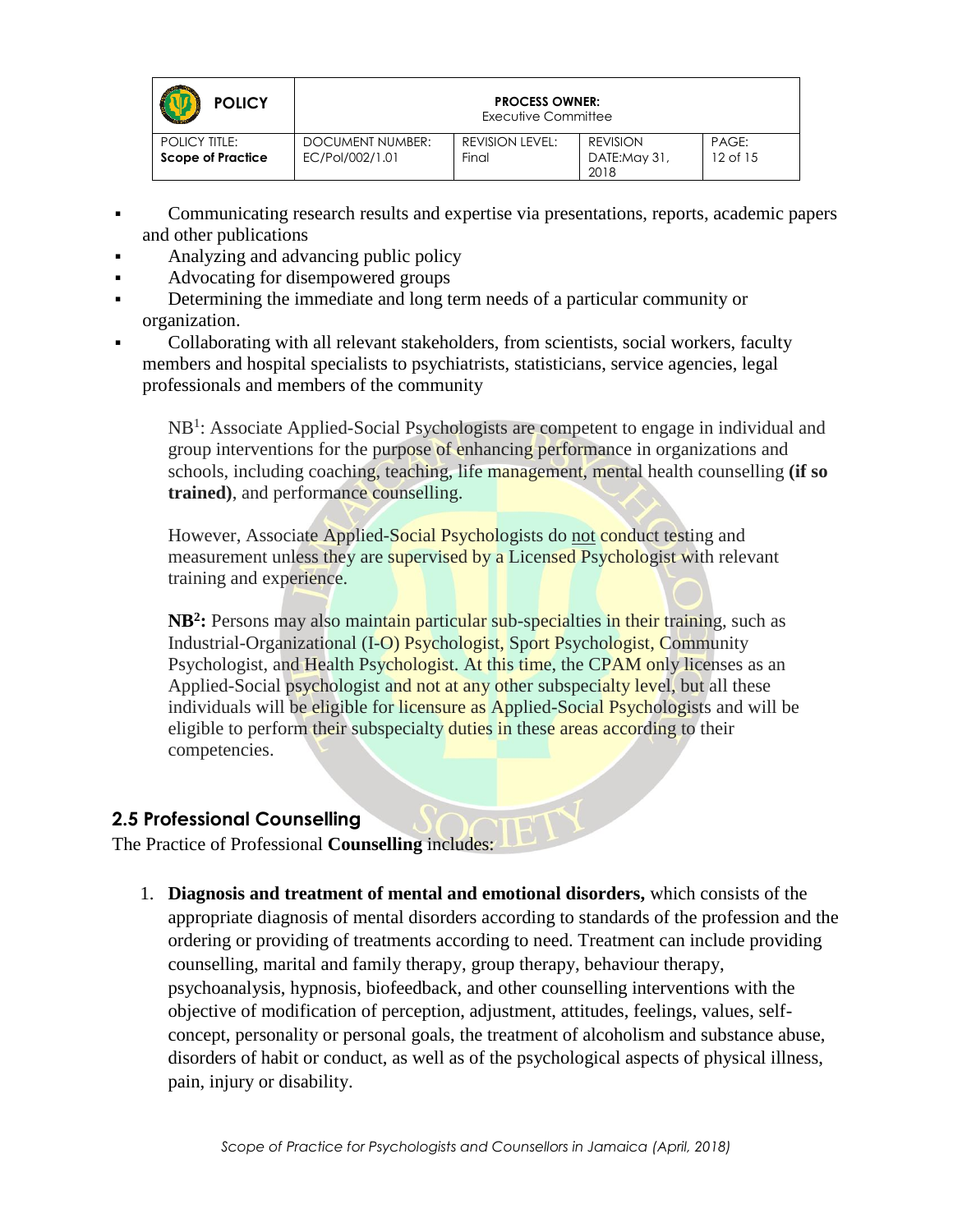| <b>POLICY</b>                                    |                                     | <b>PROCESS OWNER:</b><br>Executive Committee |                                         |                       |
|--------------------------------------------------|-------------------------------------|----------------------------------------------|-----------------------------------------|-----------------------|
| <b>POLICY TITLE:</b><br><b>Scope of Practice</b> | DOCUMENT NUMBER:<br>EC/Pol/002/1.01 | REVISION LEVEL:<br>Final                     | <b>REVISION</b><br>DATE:May 31,<br>2018 | PAGE:<br>$13$ of $15$ |

2. **Consulting,** which consists of interpreting or reporting on scientific theory or research in psychology, evaluation, or engaging in Applied-Social psychological research, programme or organizational development, administration, supervision or evaluation of psychological services.

#### 3. The rendering of **expert counselling opinion and testimony**

**NB<sup>1</sup>** : Depending on the applicant's programme of study and relevant supervised experience, some Counsellors, with training in psychometrics may be permitted to engage in psychological **testing and measurement**. Based on evaluations of transcripts, CEUs and supervised log hours, counsellors may be granted a license to conduct psychological **testing & measurement.** (See section on Psychometric Competence)

**NB<sup>2</sup> :** Professional Counsellors are competent to independently administer therapeutic care, counselling, provide consultation services for individuals, families or organizations so long as their training and supervised experience allows for same.

However, Associate Professional Counsellors do **not** perform psychological consulting to agencies, or organizations, or treat severe emotional or mental disorders (e.g. Schizophrenia, Bipolar, other psychotic disorder, complex Post-Traumatic Stress Disorder) or perform psychological testing and measurement unless they are supervised by a Licensed Professional Counsellor, Clinical or Counselling Psychologist with relevant training and experience.

NB<sup>3</sup>: Specialties in Counselling include aspects of counselling that relate to either mental health or human development principles with specific education and experiental requirements. Examples of specialties include, marriage and family counselling, school or college counselling, mental health counselling, career counselling, clinical counseling, addiction counselling, rehabitational counselling.

**At this time, the CPAM does not license at the subspecialty levels but all these individuals will be eligible for licensure as Professional Counsellors and will be eligible to perform their subspecialty duties in these areas according to their competencies.**

## **3.0 PSYCHOMETRIC COMPETENCE (LEVELS A, B, & C)**

**Level A tests** are tests which can be adequately administered, scored, interpreted and reported with the aid of a manual, a familiarity with the client population, an orientation to the kind of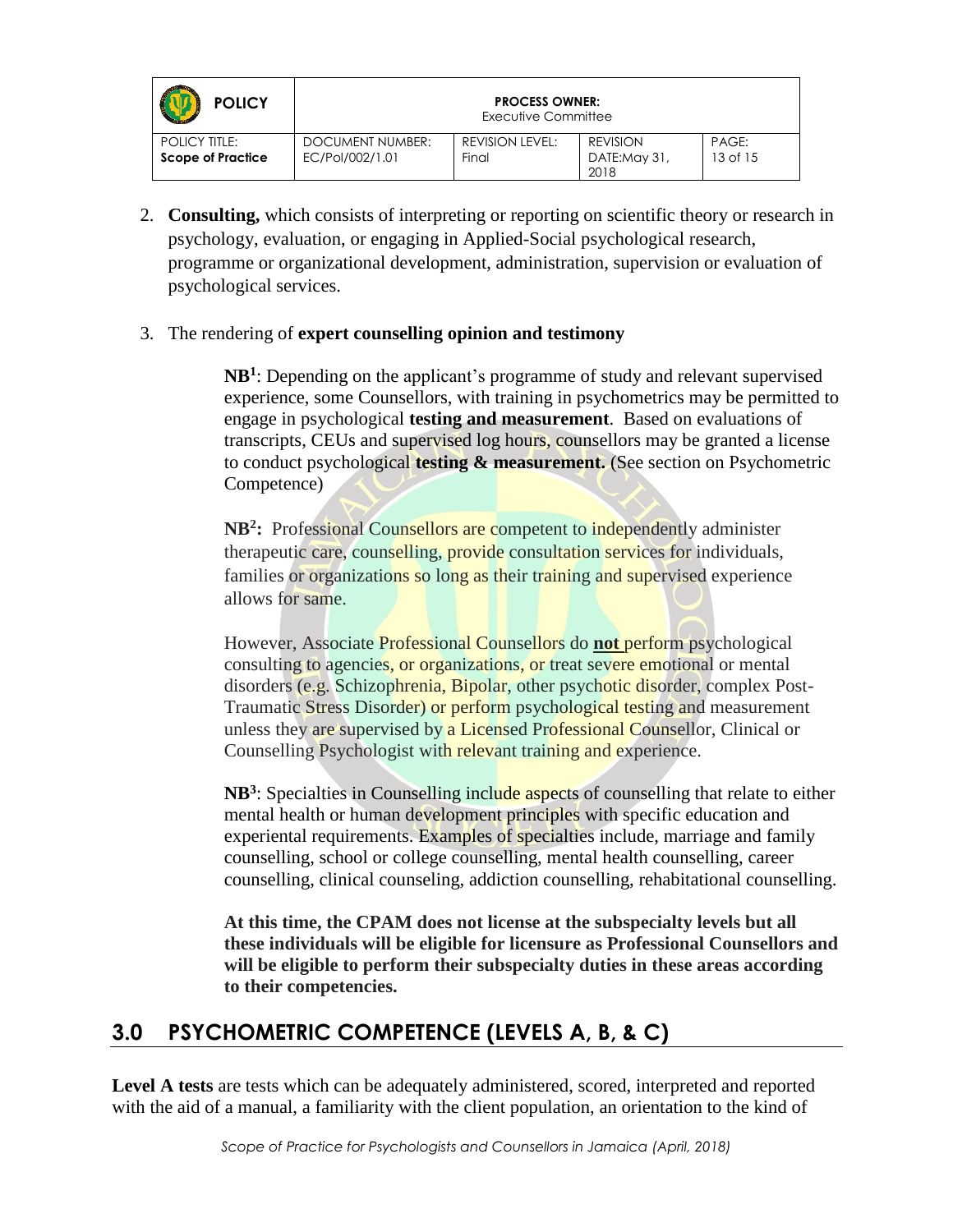| <b>POLICY</b>                             |                                     | <b>PROCESS OWNER:</b><br>Executive Committee |                                         |                   |
|-------------------------------------------|-------------------------------------|----------------------------------------------|-----------------------------------------|-------------------|
| POLICY TITLE:<br><b>Scope of Practice</b> | DOCUMENT NUMBER:<br>EC/Pol/002/1.01 | REVISION LEVEL:<br>Final                     | <b>REVISION</b><br>DATE:May 31,<br>2018 | PAGE:<br>14 of 15 |

setting within which the testing is done, and a general knowledge of measurement principles and of the limitations of test interpretation. Their misuse results in bad advice and, in the case of employment proficiency tests, lost job opportunity or inappropriate job placement. These tests are generally "transparent" in that it is easy for the client to ascertain how his or her responses to individual items will affect the overall results. For example, Beck Depression Inventory-II, and other basic scales/inventories,

Level **B** tests are complex tests and require at least graduate level training for selection, administration, scoring and interpretation. The outcome from these tests can also have influence on the course of one's life. Level B tests are generally "opaque", that is they are designed so that clients are unable to determine how their responses affect the outcome. Because the results cannot be distorted, the interpretation to the client can be very confrontational. It must be done by a Psychologist or Counsellor trained in test interpretation to avoid any harm that may come from information the client was psychologically unprepared to receive. Examples of Level B tests would include: Wide Range Achievement Test (WRAT)

Level C tests are more complex than Level A and B tests. They are developed using the most sophisticated test construction methods because the outcome form these tests often has a significant impact on the course of a person's life. Level  $C$  tests are tests which require graduate level training in such areas as psychopathology, personality, psychometrics, assessment and statistics, in order to be able to appropriately select, administer and provide interpretation in the specific professional field to which the tests apply. Examples of Level C tests include: Wechsler Adult Intelligence Scales, the Minnesota Multiphasic Personality Inventory, the Rorschach Inkblot Test, and all Neuropsychological Batteries.

**(adapted from Appendix D, Psychologist's Scope of Practice, Ministry of Health, British Columbia, 1999)**

# **4.0 CONTINUING EDUCATION UNITS (CEUs)**

A Licensed professional in any category above must obtain at least 18 Continuing Education Units (CEUs) every year when they renew their license. Continuing education means a variety of forms of learning experiences, including, but not limited to, lectures, conferences, seminars, webinars, workshops, grand rounds, video conferencing, guided reading, and distance learning courses. You can accrue up to 100% of CEUs through online media / independent learning for each renewal cycle. Independent learning means the variety of forms of organized and directed learning experiences that occur when the instructor and the student are not in direct visual or auditory contact. These include, but are not limited to, courses delivered via the Internet, CD-ROM, satellite downlink, correspondence and home study. Independent learning courses must meet all standards of an approved continuing education course. Persons who are engaged in the teaching of psychology may also gain up to 4 CEUs for newly taught courses only, once the relevant educational institution verifies the courses taught.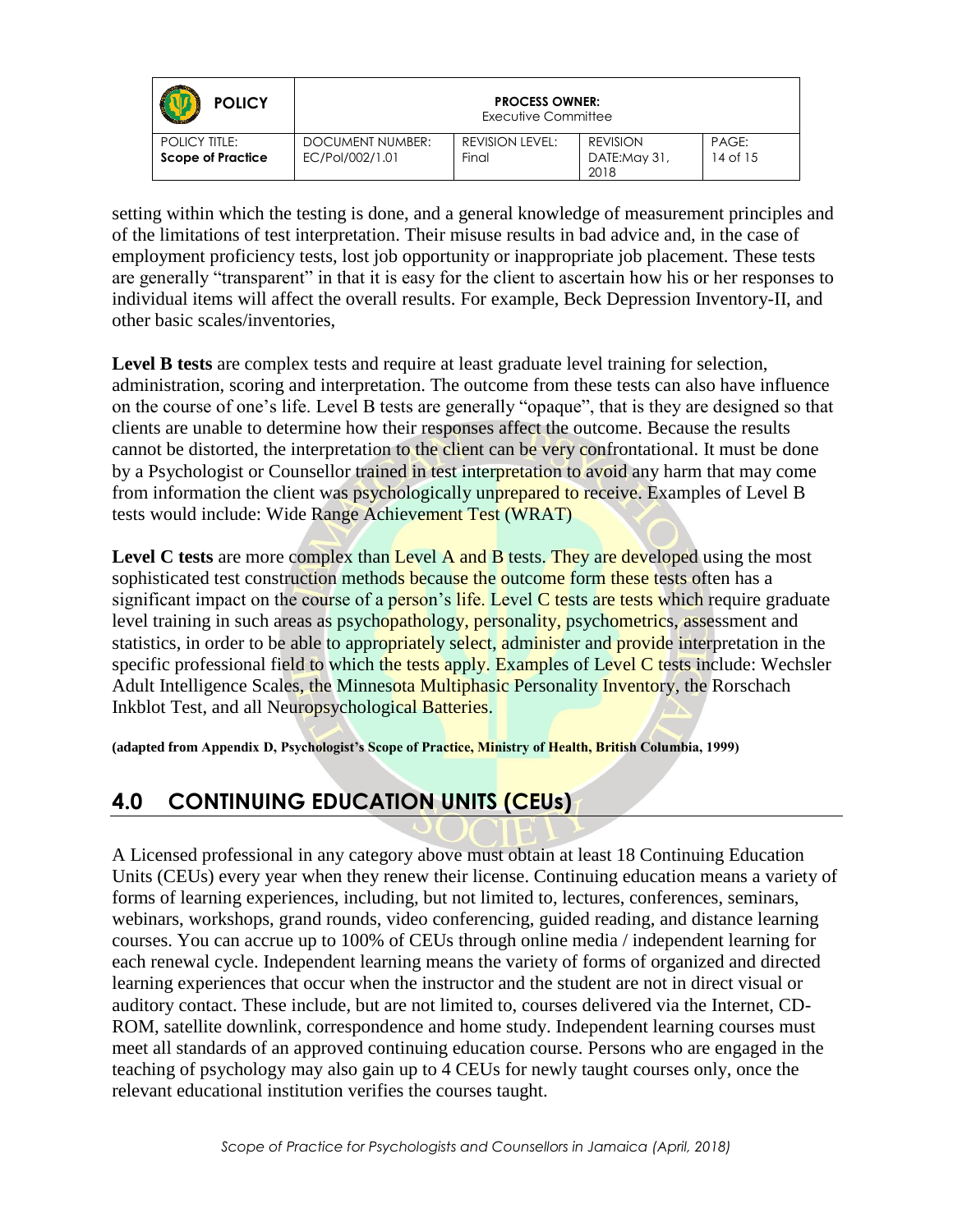| <b>POLICY</b>                                    |                                     | <b>PROCESS OWNER:</b><br>Executive Committee |                                  |                       |
|--------------------------------------------------|-------------------------------------|----------------------------------------------|----------------------------------|-----------------------|
| <b>POLICY TITLE:</b><br><b>Scope of Practice</b> | DOCUMENT NUMBER:<br>EC/Pol/002/1.01 | <b>REVISION LEVEL:</b><br>Final              | REVISION<br>DATE:May 31,<br>2018 | PAGE:<br>$15$ of $15$ |

Approved CEUs are those approved by the Council for Professions Allied to Medicine (CPAM), or provided by the Caribbean Alliance of National Psychological Associations (CANPA), Jamaican Psychological Society (JamPsych) or other mental health organizations or individual professionals or groups (e.g. American Psychological Association (APA) or American Psychiatric Association or state-approved CEUs in the USA or Canada or the UK) or Continuing Medical Education (CME) courses specifically applicable and pertinent to the practice of psychology and that are accredited by the Medical Association of Jamaica (MAJ) or the Ministry of Health (MOH).

Psychologists and counsellors will be responsible for keeping their own continuing education (CE) certificates and will submit these certificates with the license renewal forms to the CPAM.

**Please take note that of the 18 CEUs required for renewal of Licensure, 9 must be discipline-specific (directly a psychological/counselling topical area), 2 of which must be in Ethics, and 2 in Trauma, the remaining 9 can be non-disciplinary specific.** 

**Please note as well that all hours gained for Continuing Education may not be approved depending on the nature and content of the workshop, seminar, lecture etc. For example, you may attend a 20 hour workshop, but the psychological content only permits 10 Continuing Education Units. This is why pre-approval is important as the CEUs can be confirmed prior to your attendance.**

**If documentation of the continuing education requirement is improper or inadequate, the license is ineligible for renewal until any deficiency is corrected. Continued practice without a valid license constitutes grounds for appropriate disciplinary action. Misrepresentation of compliance constitutes grounds for disciplinary action or denial of licensure.** 

#### **4.1 Ethical Requirements**

All psychologists and counsellors renewing his or her license must take a course in Ethics for at least 2 hours approved by CPAM, the Jamaican Psychological Society (JamPsych), Caribbean Alliance of National Psychological Associations (CANPA), or its affiliates / sponsors. The training shall include recent changes/updates on the laws and regulations related to the practice of psychology, recent changes/updates in the Ethical Principles of Psychologists and Code of Conduct published by the CANPA or the JamPsych, accepted standards of practice, and other applications of laws and ethics as they affect the licensee's ability to practice psychology with safety to the public. Training in this area may be obtained in one or more of the following ways:

> • Formal coursework in laws and ethics taken from an accredited educational institution;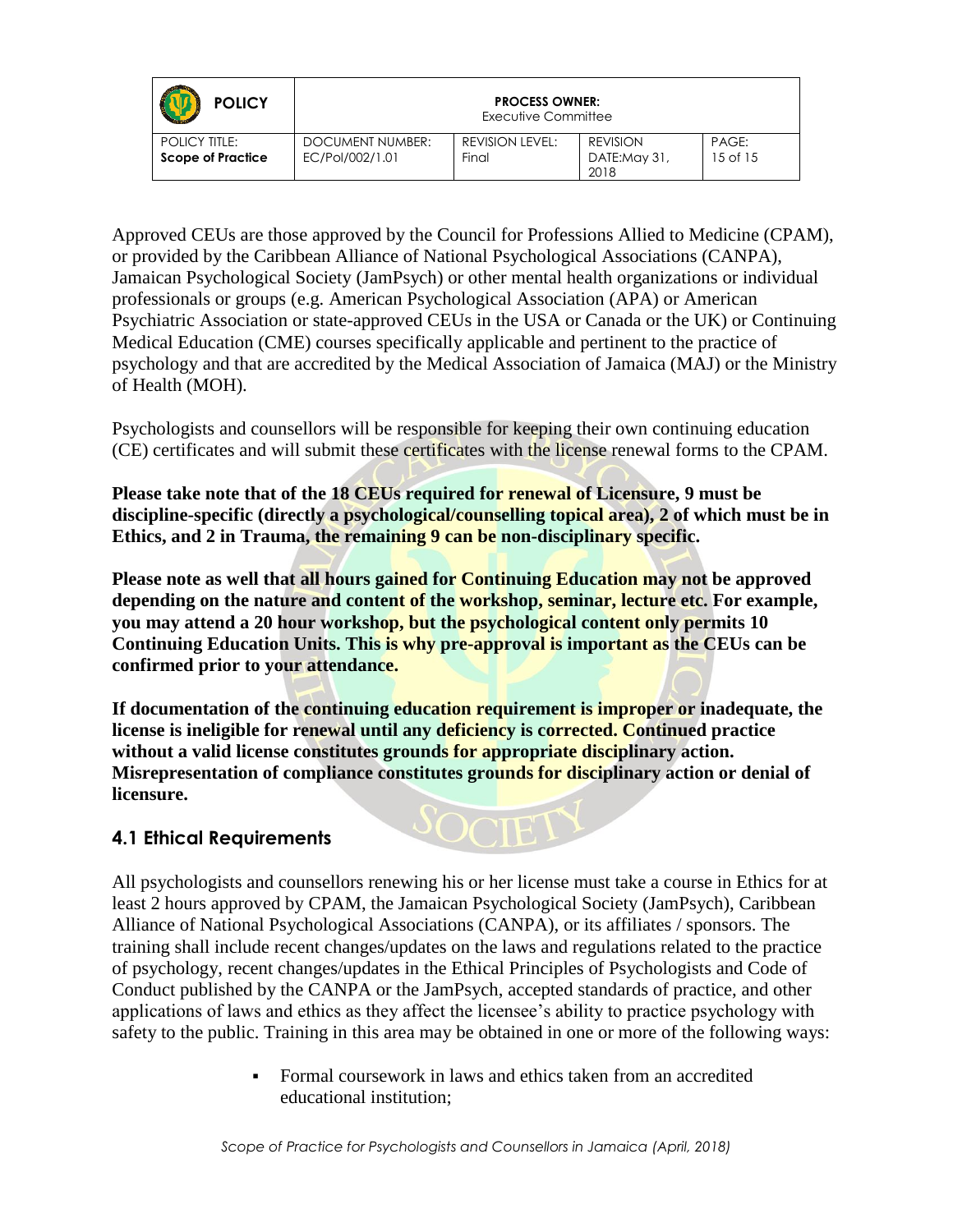| <b>POLICY</b>                                    |                                     | <b>PROCESS OWNER:</b><br>Executive Committee |                                         |                   |
|--------------------------------------------------|-------------------------------------|----------------------------------------------|-----------------------------------------|-------------------|
| <b>POLICY TITLE:</b><br><b>Scope of Practice</b> | DOCUMENT NUMBER:<br>EC/Pol/002/1.01 | REVISION LEVEL:<br>Final                     | <b>REVISION</b><br>DATE:May 31,<br>2018 | PAGE:<br>16 of 15 |

- Approved continuing education course in laws and ethics;
- Workshops in laws and ethics;
- Other experience which provide direction and education in laws and ethics including, but not limited to, grand rounds or professional association presentation.

#### **4.2 Trauma Training Requirements**

Additionally, psychologists and counsellors renewing their licenses are required to take a CE course in traumatology for a minimum of 2 hours such as in: trauma therapy, disaster mental health, sexual abuse, spousal or partner abuse assessment, detection and intervention strategies.

NB: **Applied-Social Psychologists are not required to meet the stipulation for Trauma-Related courses**.

### **5.0 SUPERVISION REQUIREMENTS**

All activities involving the practice and training of psychology and counselling are subject to review by a supervisor. Any category of professional in training will be required to obtain a number of hours after their academic degree has been completed.

#### For the Psychologist:

A Psychologist in training must obtain 2,500 hours of supervised practice to include predoctoral internship hours. For the Associate Psychologist in training, he or she must obtain 2,500 hours of supervised practice to **include Masters** practica hours. At least 30% of these hours should be in testing and measurement if one requires to be licensed to conduct same.

Once an individual has been licensed as an Associate Psychologist and he or she decides to complete a doctoral degree, he or she will have a reduced number of supervisory hours (i.e. 250, not inclusive of pre-doctoral internship) if he or she decides to complete a doctoral degree and requires licensure at that level.

Only a Licensed Psychologist or Licensed Professional Counsellor in the relevant category and with the requisite training can supervise the work of a Psychologist (Supervised Practice) who is an individual in the process of completing supervision requirements. Once hours are achieved, this person should apply for an upgrade to the relevant category. Either a Licensed Psychologist, Licensed Professional Counsellor or a Licensed Associate Psychologist in the relevant category can supervise the work of an Associate Psychologist (Supervised Practice), consistent with the supervision guidelines described above. However, a Clinical Psychologist can also supervise a Counselling Psychologist (Supervised Practice) and a Counselling Psychologist (Supervised Practice)